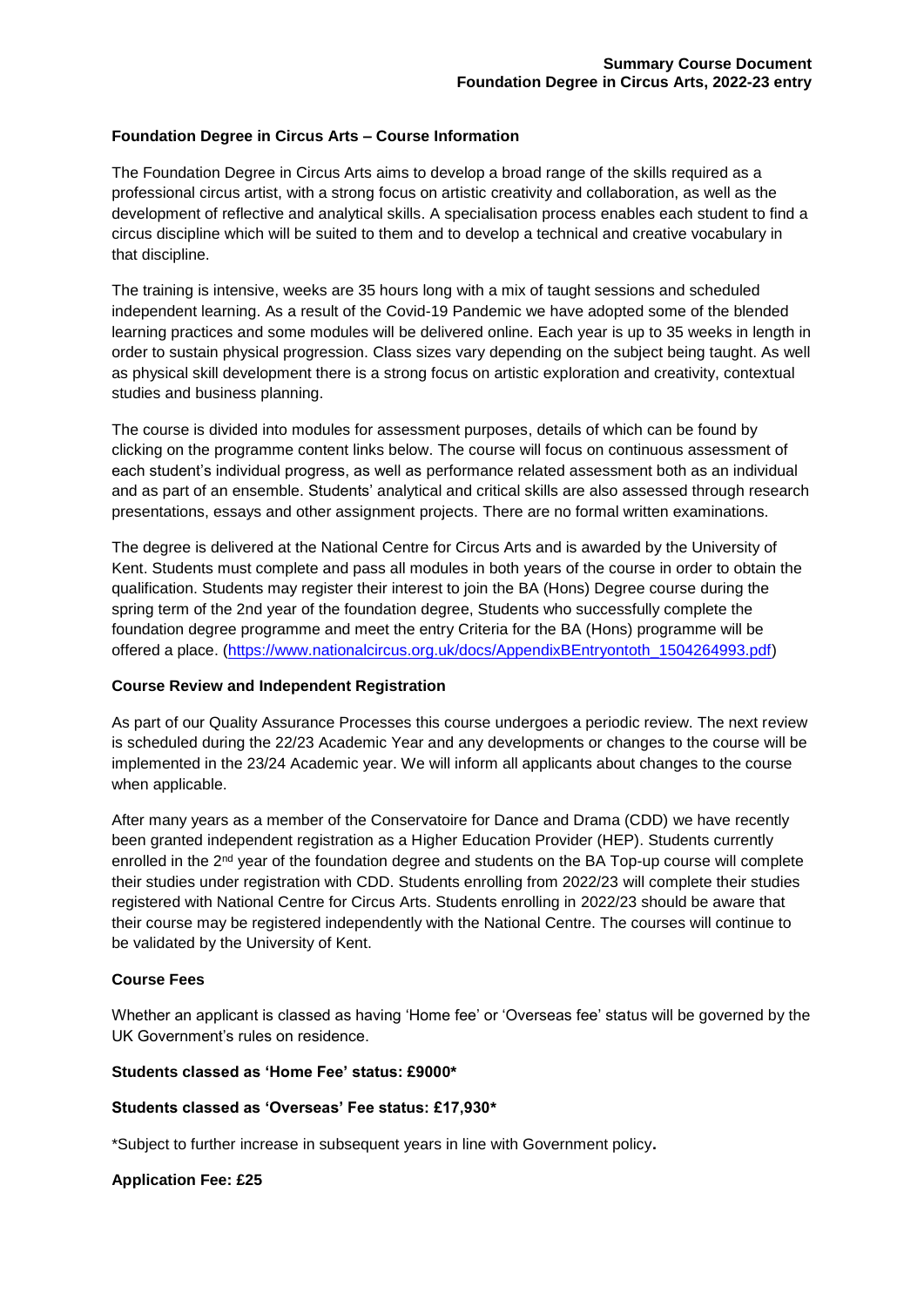# **Additional Costs**

In addition to your tuition fees you will be expected to incur the following costs while studying on the Foundation Degree:

- You will be expected to bear the cost of attending at least one circus performance during your period at the National Centre. Tickets can range from £5-£20 for London shows. Also, whilst not mandatory, you will be strongly advised to see as many other performances as possible because this is a circus arts programme with a strong focus on performance
- Tuition fees do not include some personal materials, such as practice clothes/kit and books

# **Equipment**

The specialist equipment used in some circus specialisms can be expensive, but it is normally possible for the National Centre to supply you with access to the equipment you will need for your course. There are some exceptions, notably any apparatus which has to be custom made or made to fit the student's size. One example of this would be a Cyr wheel. Most students opt to purchase their own equipment, and the National Centre has a loan scheme to assist you in the purchase of circus equipment, provided this is essential for your circus discipline.

# **Entry Requirements**

- Applicants must be 18 or over on entry.
- Applicants will be able to demonstrate their intent to pursue professional employment in circus arts.
- Applicants will be required to demonstrate a proficiency in both written and verbal English language. For the Foundation Degree in Circus Arts this would normally be GCSE English or equivalent International English Language Testing System. Overseas students may be required to take a Secure English Language Test (SELT) prior to entry in order to meet VISA requirements.
- Applicants must fulfil parts 1 and 2 of the admissions process. If the applicant is from outside the UK or they are unable to attend an audition day they may request to submit a full video audition (instead of attending part 2), however, we recommend attending the live audition.

### **Locations**

The National Centre is an organisation that is situated in Old Street in Central London. As well as delivering our Higher Education Courses, the building is used at various times by professionals who are members of 'Open Training', as well as children and adults who attend our many classes and courses. The building is also a popular events venue and available to hire. Some income that is generated from venue hire supports the delivery of our Higher Education courses. Whilst the majority of modules are delivered onsite in the NCCA building, there may be a need to relocate some modules to external venues during event hires and sometimes Higher Education production periods. These will always be London based venues and we will always endeavour to make them as close to the NCCA building as possible. You will be informed as soon as possible by the Higher Education Team about where your classes will take place if not at the NCCA and be supported in traveling to those venues.

### **Foundation Degree in Circus Arts – Year 1 Programme Content**

**Overview**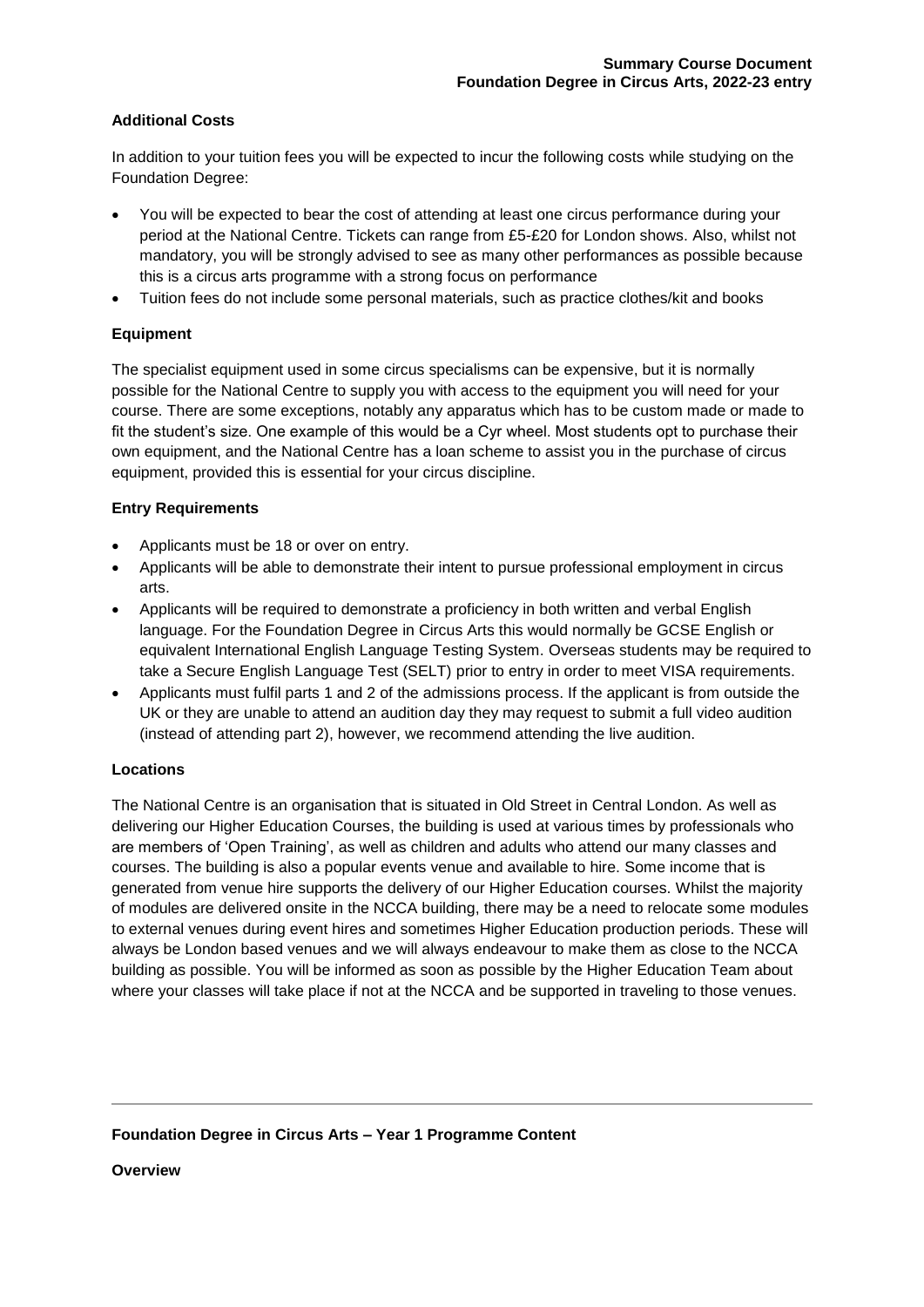During the first year of the Foundation Degree in Circus Arts students can expect to spend an important amount of their autumn term being inducted into the workings of the National Centre for Circus Arts, preparing for your time as a student here and getting to know their year group. Students will gradually be inducted into the use of spaces and equipment, and students will access these resources when we are sure that they are safe and secure in their use.

Throughout the year they will undertake intensive physical classes in a range of circus-related activities, as well as sessions in performance, movement, and contextual studies which allow you to gain an understanding of circus in a wider performance context.

All students undergo a process to determine their circus discipline specialisation. This is a collaborative process between the student and staff, leading to a decision about which circus discipline is suited both physically and creatively to that person. Our goal is to help the young circus performer to establish the foundation for a long and fruitful career. We aim for all students in this first year to have completed this process by the end of the spring term. In the final term we create a timetable that prepares students for continued development in the 2nd Year of the Foundation Degree in Circus Arts.

The year is comprised of 6 core modules:

#### **Preparing for Circus**

This module focuses on essential aspects of your training. It will be the core physical activity of your first year, moving from general circus skills through to the development of the basic and fundamental technical skills appropriate for your future development in your chosen specialist discipline. Students are assessed on their technical progress and understanding, as well as the early stages of developing their professional practice. The module also introduces students to movement and performance work in the first term.

#### **Movement**

This module aims to develop foundational elements of physical performance. Sessions will encompass a range of techniques and explore approaches to improvisation, and students will be assessed on the quality of their movement work, as well as a reflective essay.

#### **Play and Performance**

This module allows students to engage with the essential conventions and techniques involved in different forms of performance. Sessions will involve continuous exercises and presentations, and students will be assessed on the quality of their work in these sessions.

#### **Specialisation Assessments**

This module provides students with the opportunity to research and experience a various range of appropriate circus disciplines. At the end of the module, students will have gained insight and knowledge that will allow them to make a more informed and positive choice of their area of circus specialisation. Students will work in strict collaboration with the teaching staff to choose the most appropriate specialist discipline and will be assessed on this process.

#### **Performance in Theory & Practice**

This module explores the theoretical and practical application of historically significant performance practices to contemporary circus. Students are assessed through performance work and an essay submission.

#### **Introduction to Ensemble**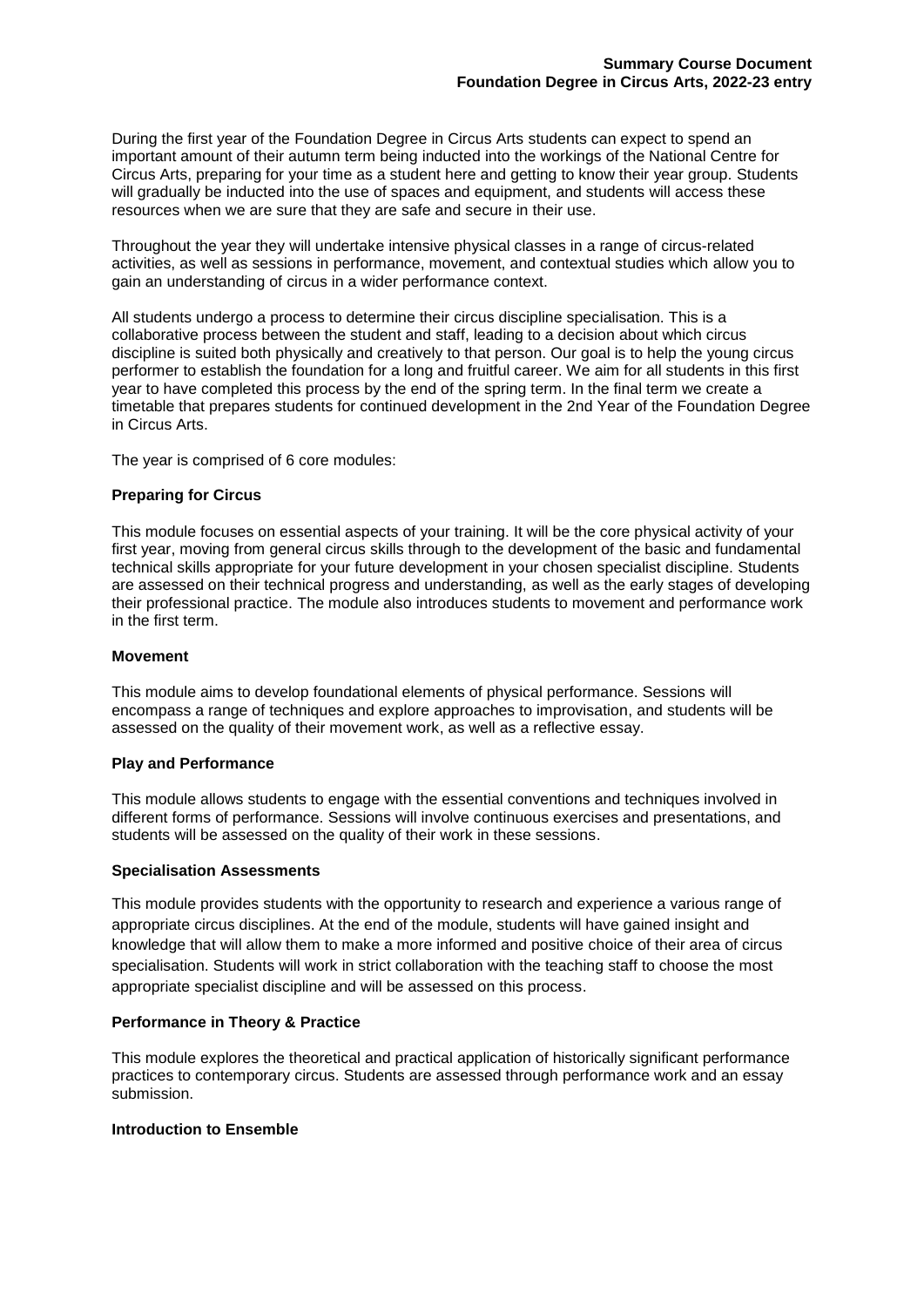This module introduces students to the specific creative and technical demands of creating an ensemble performance. Students are assessed on their engagement with the devising and rehearsal process.

# **Foundation Degree in Circus Arts – Year 2 Programme Content**

#### **Overview**

The second year of the course is devoted to the development of a student's technical abilities in their circus discipline and other technical skills as well as increasing their understanding of creating, devising and performance contexts. Students will have a tailor made timetable that is specifically designed to support them in the development of their circus discipline, as well as scheduled independent learning sessions to allow students to work towards becoming an autonomous learner.

A typical week during year two will include classes in your specific discipline, other physical complementary classes, acrobatics, performance, movement and contextual studies, as well as time for research and independent practice.

Year 2 is comprised of 7 core modules:

### **Circus Discipline Level 1**

In this module students will begin to work on sequencing and the creation of their own material in their circus discipline, developing their own artistic ideas, and the implementation of their own training regime. The module will be delivered as a combination of tutor led sessions/workshops and task driven independent learning. Some tutor led sessions will be specifically focused on the circus discipline itself, whilst other scheduled sessions will cover practices designed to complement discipline training – (e.g. acrobatics, handstands, ballet, Pilates). Scheduled independent and peer led learning sessions are a central element of this module, allowing students the space to bring learning from across the programme into their practice, and to self-select areas of their training they wish to develop. Alongside progression with technical skills in their discipline, students will be expected to develop the habits required for professional practice as circus artists, and will be assessed on both of these aspects.

### **Action, Reaction and Creation**

This module investigates methods of creating work for performance. Students will be assessed on the process of developing and performing work created during the module.

#### **Movement & Composition 1**

This module addresses both movement technique and composition of material. Students are assessed on their work in both areas.

### **Theory, Practice and Analysis of Performance**

This module will help you to understand epistemologies of performance criticism and forge deeper connections between your ideas and artistic practice. Students will be assessed on a presentation to their peers, as well as an assignment submission and their engagement with research and discussion.

### **Circus Producing and Production Management**

This module includes a series of lectures on the variety of employment contexts open to a contemporary circus performer, as well as lectures in a range of topics such as employability skills,